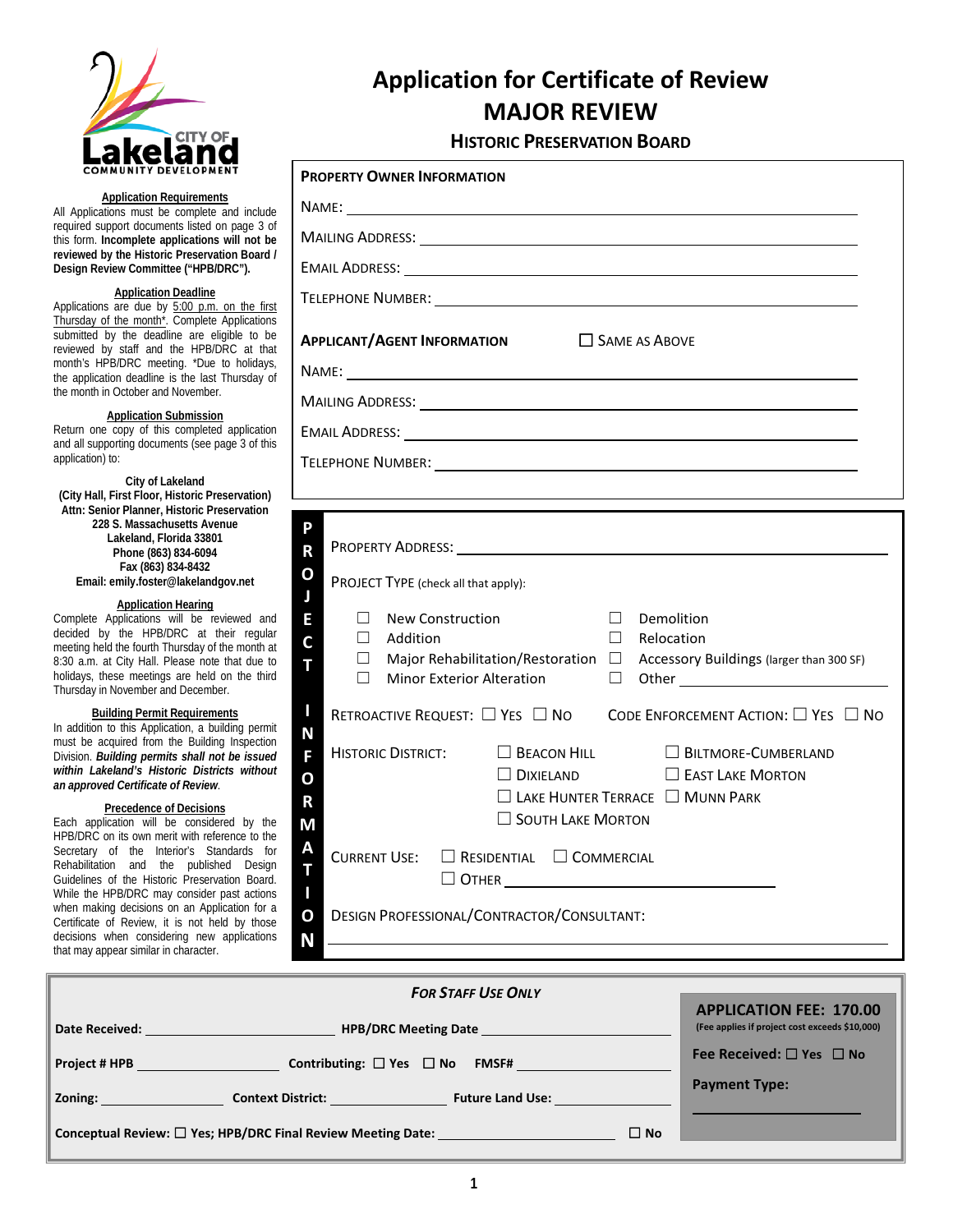# **Project Description**

Describe the scope of your project here, along with all relevant details. If the scope of work will involve more than one project on the subject property, please list each project separately. Please attach additional sheets if more space is needed to describe your project.

#### **EXISTING CONDITIONS AND MATERIALS:**

**PROPOSED PROJECT:** 

**PROPOSED MATERIALS (SEE PAGE 4 FOR TYPES OF MATERIALS NEEDED FOR EACH BUILDING COMPONENT):** 

#### **CERTIFICATION AND AUTHORIZATION**

I certify that the information contained in this application is true and correct to the best of my knowledge at the time of submission. I understand that this application will not be accepted and deemed complete until all supporting and/or requested information has been supplied. I understand that this application may require a site visit to the subject property by City of Lakeland staff. I understand that this application is required to be heard a public meeting of the Lakeland Historic Preservation Board and its Design Review Committee. Either I or my authorized representative will be in attendance at this meeting. I understand that the issuance of a Certificate of Review does not relieve the responsibility of obtaining a building permit and following all other applicable codes and requirements of the City of Lakeland, Polk County, State of Florida.

In consideration for review of this application by the Historic Preservation Board/Design Review Committee for a proposed change to a property within one of Lakeland's Historic Districts, the applicant and owner agree to allow access to the property by City of Lakeland staff for inspection purposes during the review process, during the time that work is performed, and upon completion of the project.

 $\overline{a}$ Owner/Applicant Signature Date Date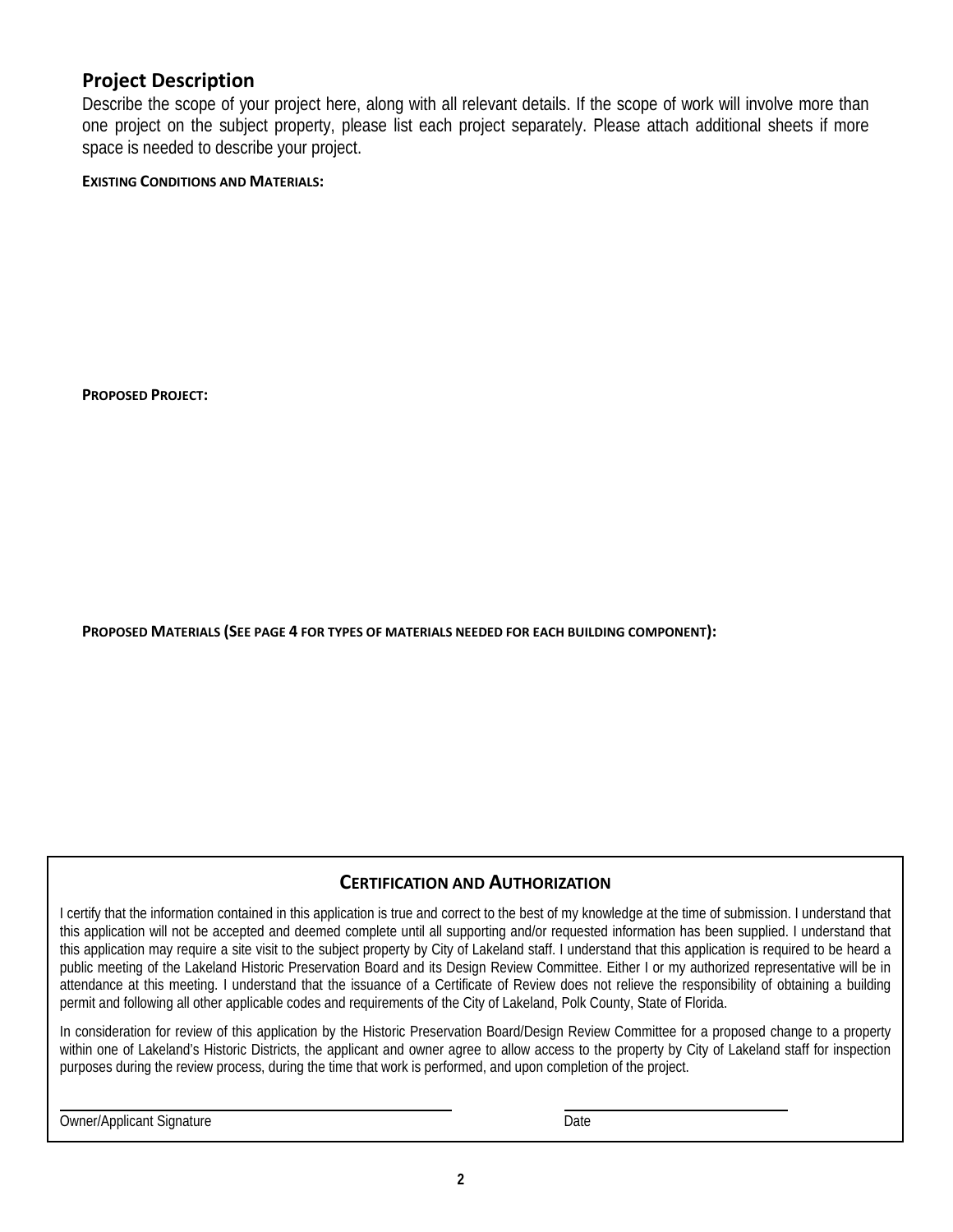# **Checklist of Required Supporting Documents for Application Submittal**

The following list includes the necessary supporting documents for design review of each project type, to be submitted in addition to this completed Application. Only one (1) copy of each supporting document is necessary. Drawings and plans do not have to be professionally created, but should be to scale. An artistic rendering or simulated image of alterations and new construction is encouraged. **If you need assistance with this Application or want to schedule an appointment with staff for preliminary review of your project, please contact Emily Foster, Senior Planner, Historic Preservation, via email at: [emily.foster@lakelandgov.net](mailto:emily.foster@lakelandgov.net) or by telephone at (863) 834-6094.**

# **NEW CONSTRUCTION AND ADDITIONS**

- $\Box$  Site plan (no larger than 11" X 17") showing property's existing conditions and new building or addition, along with property setback dimensions.
- $\Box$  Architectural elevation drawings (no larger than 11" X 17") for all sides of new building or addition. Please indicate dimensions, height, roof pitch, and types of exterior materials and textures proposed for each feature (i.e. Roof: architectural shingles; Siding: wood clapboard with 6" reveal; Stucco: smooth finish; Windows: wood, double hung sash w/exterior dimensional muntins).
- □ Floor plan of new building or addition; please indicated the square footage of new building or existing building and addition on plan.
- $\Box$  Photographs of property's existing conditions and adjoining properties.

# **MAJOR REHABILITATION OR RESTORATION**

- $\Box$  Architectural elevation drawings (no larger than 11" X 17") for all sides of existing building. Please indicate the existing and proposed types of exterior materials and textures for each feature that will be rehabilitated or restored (i.e. Roof: architectural shingles; Siding: Hardie Board with 6" reveal; Stucco: smooth finish; Windows: wood, double hung sash w/exterior dimensional muntins).
- $\Box$  Photographs of all sides of existing building and adjacent buildings.
- $\Box$  Documentation of earlier historic appearance (for restoration work only).

## **MINOR EXTERIOR ALTERATIONS**

 $\Box$  Photographs of all sides of existing building and adjacent buildings.

# **ACCESSORY BUILDINGS (larger than 300 square feet)**

- $\Box$  Site plan (no larger than 11" X 17") showing property's existing conditions, proposed location of accessory building, and property setback dimensions. Indicate square footage of primary structure and proposed accessory building.
- Architectural elevation drawings (no larger than 11" X 17") of all four sides of proposed accessory structure. Please indicate dimensions, height, roof pitch, and the types of exterior materials, textures, architectural details etc. proposed.  $\Box$  Photographs of site and existing building(s).

# **RELOCATION**

- $\Box$  Site plan (no larger than 11" X 17") of location to which building will be moved, with dimensions and setbacks.
- $\Box$  Photographs of all sides of building and property.
- $\Box$  Timeframe estimate (include on page 2 of this Application).
- $\Box$  Explanation (include on page 2 of this Application) for why relocation is necessary.

#### **DEMOLITION**

- $\Box$  Statement addressing each of the three demolition review criteria (per LDC Article 11, Section 11.6.3.c.):
	- o Historic or architectural significance of the building or structure
	- o The importance of the building or structure to the historic district
	- o The future utilization of the site, including any replacement buildings or structures
- □ Relocation/Building Materials Salvage or Recycling options for structure
- $\Box$  Report from registered engineer or other qualified professional substantiating structural condition, including estimated cost to repair.
- $\Box$  New construction or other plans (see supporting documents required for New Construction above) for property redevelopment must be submitted at the same time as a demolition request.
- $\Box$  Estimate of demolition cost and timeframe needed for demolition and redevelopment.
- $\Box$  Photographs of all sides of building and property.